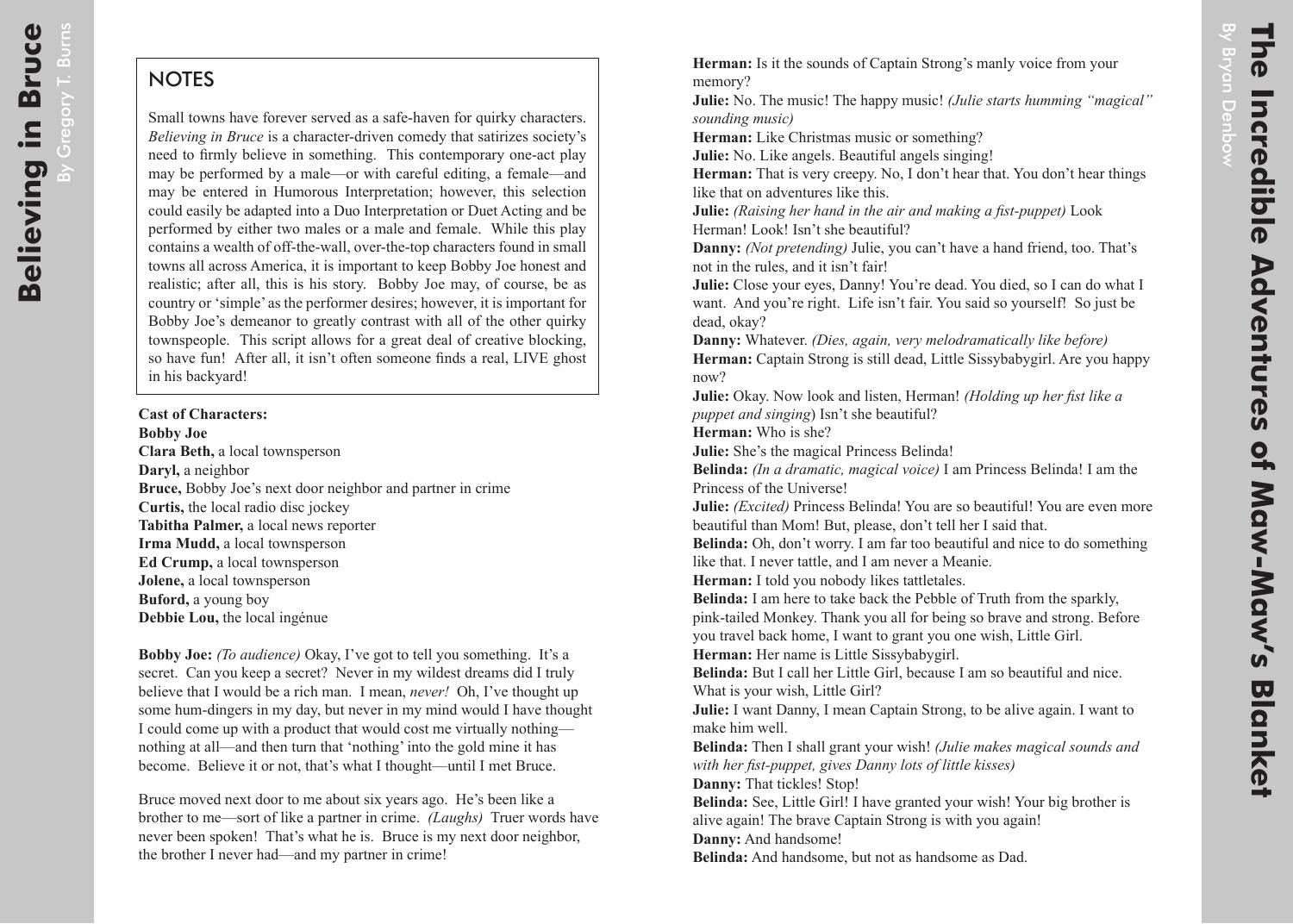Now, before I start my story here, let me make one thing perfectly clear. Everything you've ever heard about me or Bruce is probably true! Bruce and I are always coming up with some sort of crazy scheme to make money. Take, for example—our door-to-door shrimp business. Now, you may or may not know this—but fresh shrimp costs a lot of money! So we went to the store, bought us some of those cheap, frozen *fish bits*, let them thaw out—then—went around town *selling* them to people—people who *thought* they were buying fresh caught shrimp. Mind you—we don't live anywhere near an ocean—or a lake—or even a swimming pool for that matter. Regardless, one thing I told Bruce I would never do is out-right lie to anyone's face. It's bad enough to *scam* your neighbors—but to verbally *lie* to someone? I won't do it. Bruce said he wouldn't do it either. And if you know Bruce, and many of you do—you know he's as good as his word.

**Clara Beth:** So, you boys are selling shrimp? **Bobby Joe:** Howdy, Ma'am, we're selling *seafood.*

**Clara Beth:** Well, it says right there on the side of your bucket— S-H-R-I-M-P.

**Bruce:** *(Looking at the bucket)* Yes—you're right, that's what it says alright.

**Clara Beth:** *(Looking into the bucket)* I thought shrimp had a—I don't know—more curly cue-ish shape to their bodies.

**Bobby Joe:** Curly cue-ish?

**Clara Beth:** Yeah, you know—like crescent rolls.

**Bruce:** Oh, well—these are *round*.

**Clara Beth:** I don't think I've ever seen round shrimp before!

**Bobby Joe:** To tell the truth—I haven't either.

**Clara Beth:** Well, it certainly smells *fishy*—so I'll take five dozen!

**Bobby Joe:** *(To audience)* The thing is—Bruce and I never *said* they were shrimp. We happened to have a bucket that said 'shrimp' on the side. Trust me, it's the only bucket either of us even owned—which I suppose gave us the idea in the first place! I'll tell you one thing—the people in our town *really* love their seafood! Okay—I know—you want to know about the *ghost*, right? Well—actually—it's a very funny story.

One day, one of my neighbors, Daryl, came into my backyard—well, he was chasing his little dog that had gotten loose. Anyway, I was inside the house—when all of a sudden—I hear this commotion!

**Daryl:** Bobby Joe! Bobby Joe, get out here quick! There's a brown ghost floating around in your backyard! Hurry up, before he flies away!